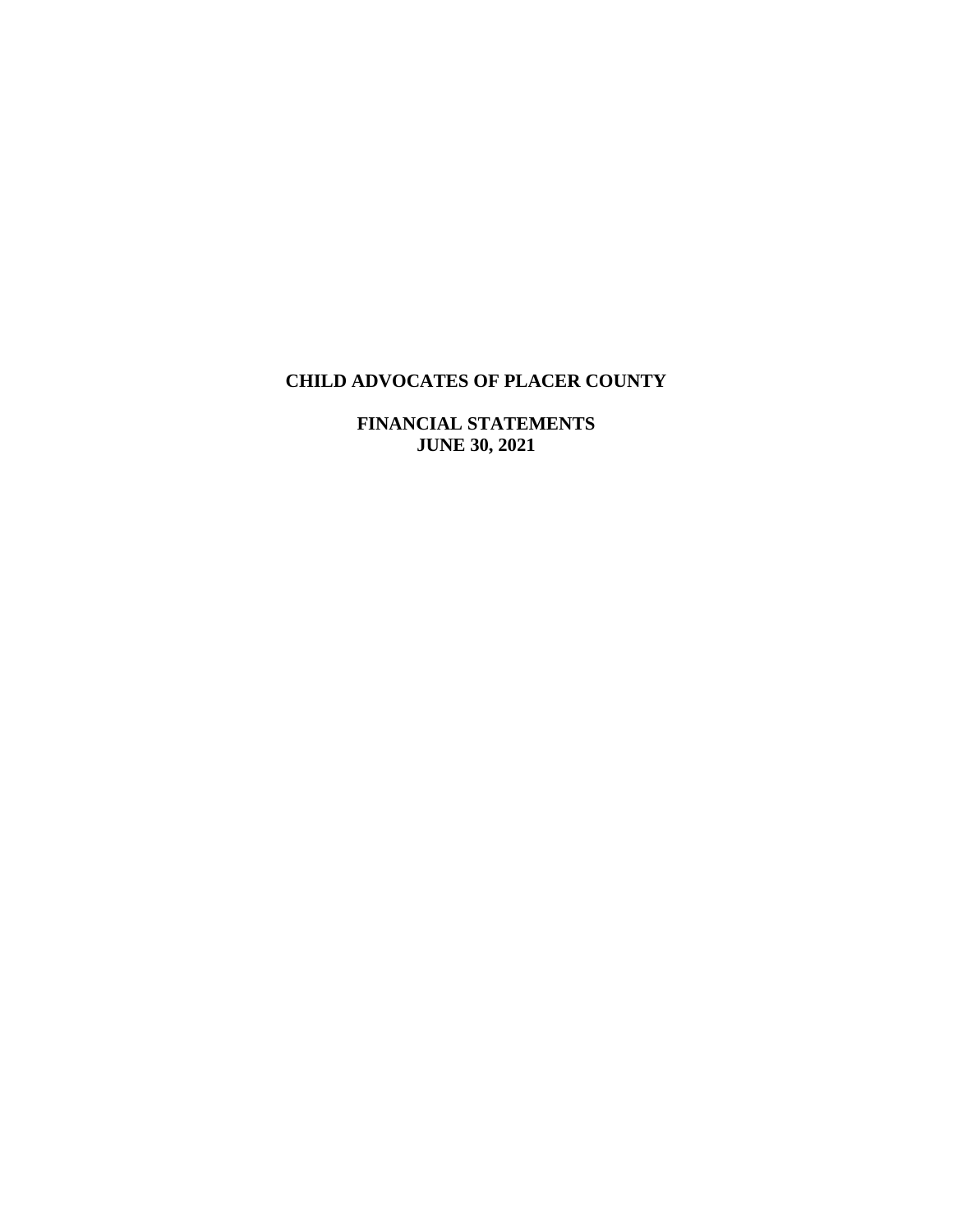# **TABLE OF CONTENTS**

| <b>Financial Statements</b>                                                                                                                                                                               |
|-----------------------------------------------------------------------------------------------------------------------------------------------------------------------------------------------------------|
|                                                                                                                                                                                                           |
|                                                                                                                                                                                                           |
|                                                                                                                                                                                                           |
|                                                                                                                                                                                                           |
|                                                                                                                                                                                                           |
| Report on Internal Control Over Financial Reporting and on Compliance<br>and Other Matters Based on an Audit of Financial Statements<br><b>Performed in Accordance with Government Auditing Standards</b> |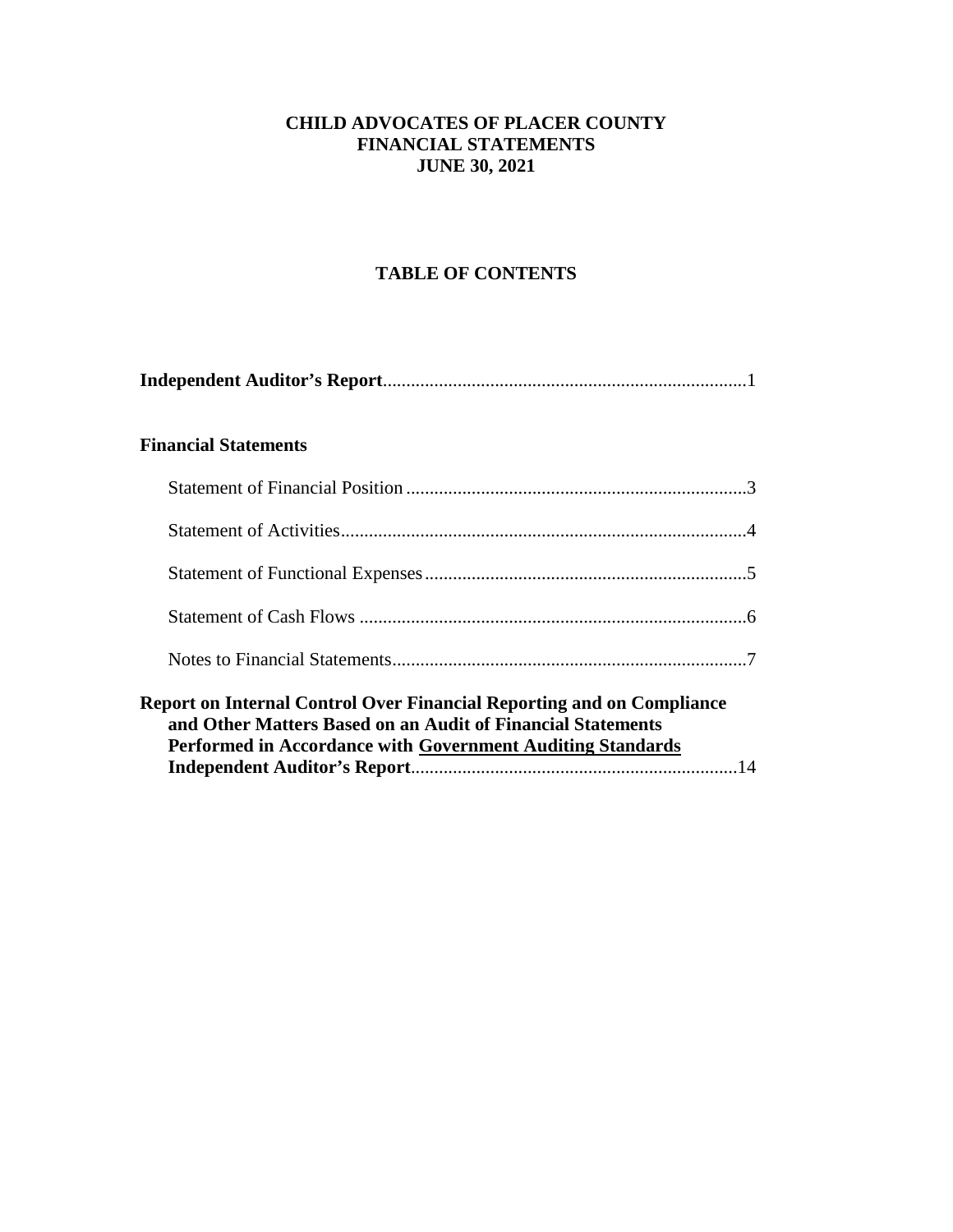

P.O. Box 160 Lincoln, CA 95648 Office (916) 434-1662 Fax (916) 434-1090

# **INDEPENDENT AUDITOR'S REPORT**

To the Board Directors Child Advocates of Placer County Auburn, California

## **Report on the Financial Statements**

We have audited the accompanying financial statements of Child Advocates of Placer County (a nonprofit organization), which comprise the statement of financial position as of June 30, 2021, and the related statements of activities, functional expenses and cash flows for the year then ended, and the related notes to the financial statements.

## *Management's Responsibility for the Financial Statements*

Management is responsible for the preparation and fair presentation of these financial statements in accordance with accounting principles generally accepted in the United States of America; this includes the design, implementation, and maintenance of internal control relevant to the preparation and fair presentation of financial statements that are free from material misstatement, whether due to fraud or error.

#### *Auditor's Responsibility*

Our responsibility is to express an opinion on these financial statements based on our audit. We conducted our audit in accordance with auditing standards generally accepted in the United States of America and the standards applicable to financial audits contained in *Government Auditing Standards*, issued by the Comptroller General of the United States. Those standards require that we plan and perform the audit to obtain reasonable assurance about whether the financial statements are free from material misstatement.

An audit involves performing procedures to obtain audit evidence about the amounts and disclosures in the financial statements. The procedures selected depend on the auditor's judgment, including the assessment of the risks of material misstatement of the financial statements, whether due to fraud or error. In making those risk assessments, the auditor considers internal control relevant to the entity's preparation and fair presentation of the financial statements in order to design audit procedures that are appropriate in the circumstances, but not for the purpose of expressing an opinion on the effectiveness of the entity's internal control. Accordingly, we express no such opinion. An audit also includes evaluating the appropriateness of accounting policies used and the reasonableness of significant accounting estimates made by management, as well as evaluating the overall presentation of the financial statements.

We believe that the audit evidence we have obtained is sufficient and appropriate to provide a basis for our audit opinion.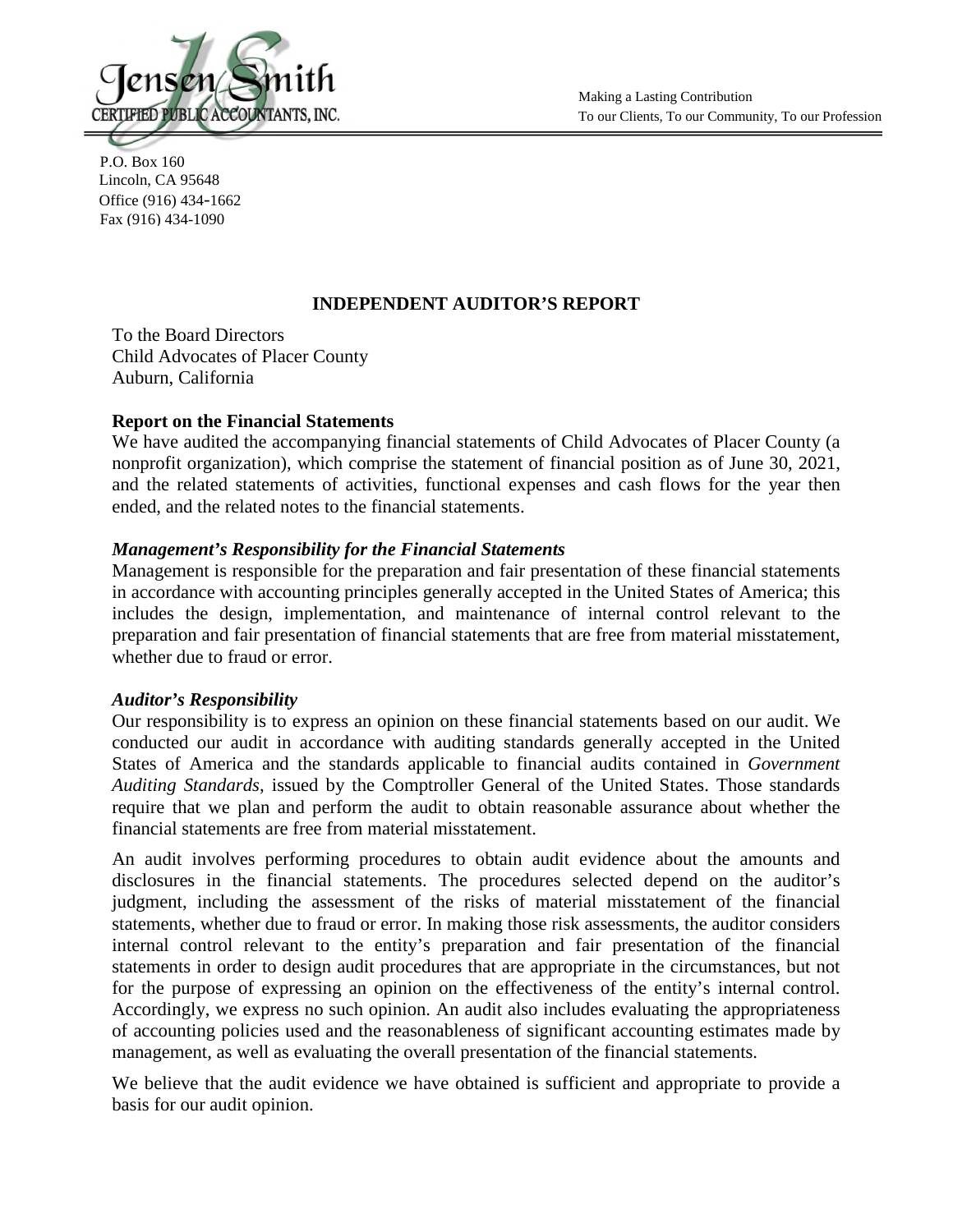### *Opinion*

In our opinion, the financial statements referred to above present fairly, in all material respects, the financial position of Child Advocates of Placer County as of June 30, 2021, and the changes in its net assets and its cash flows for the year then ended in accordance with accounting principles generally accepted in the United States of America.

### **Other Reporting Required by** *Government Auditing Standards*

In accordance with *Government Auditing Standards*, we have also issued our report dated March 25, 2022, on our consideration of Child Advocates of Placer County's internal control over financial reporting and on our tests of its compliance with certain provisions of laws, regulations, contracts, and grant agreements and other matters. The purpose of that report is solely to describe the scope of our testing of internal control over financial reporting and compliance and the results of that testing, and not to provide an opinion on the effectiveness of Child Advocates of Placer County's internal control over financial reporting or on compliance. That report is an integral part of an audit performed in accordance with *Government Auditing Standards* in considering Child Advocates of Placer County's internal control over financial reporting and compliance.

Insen mith

Jensen Smith Certified Public Accountants, Inc. Lincoln, California March 25, 2022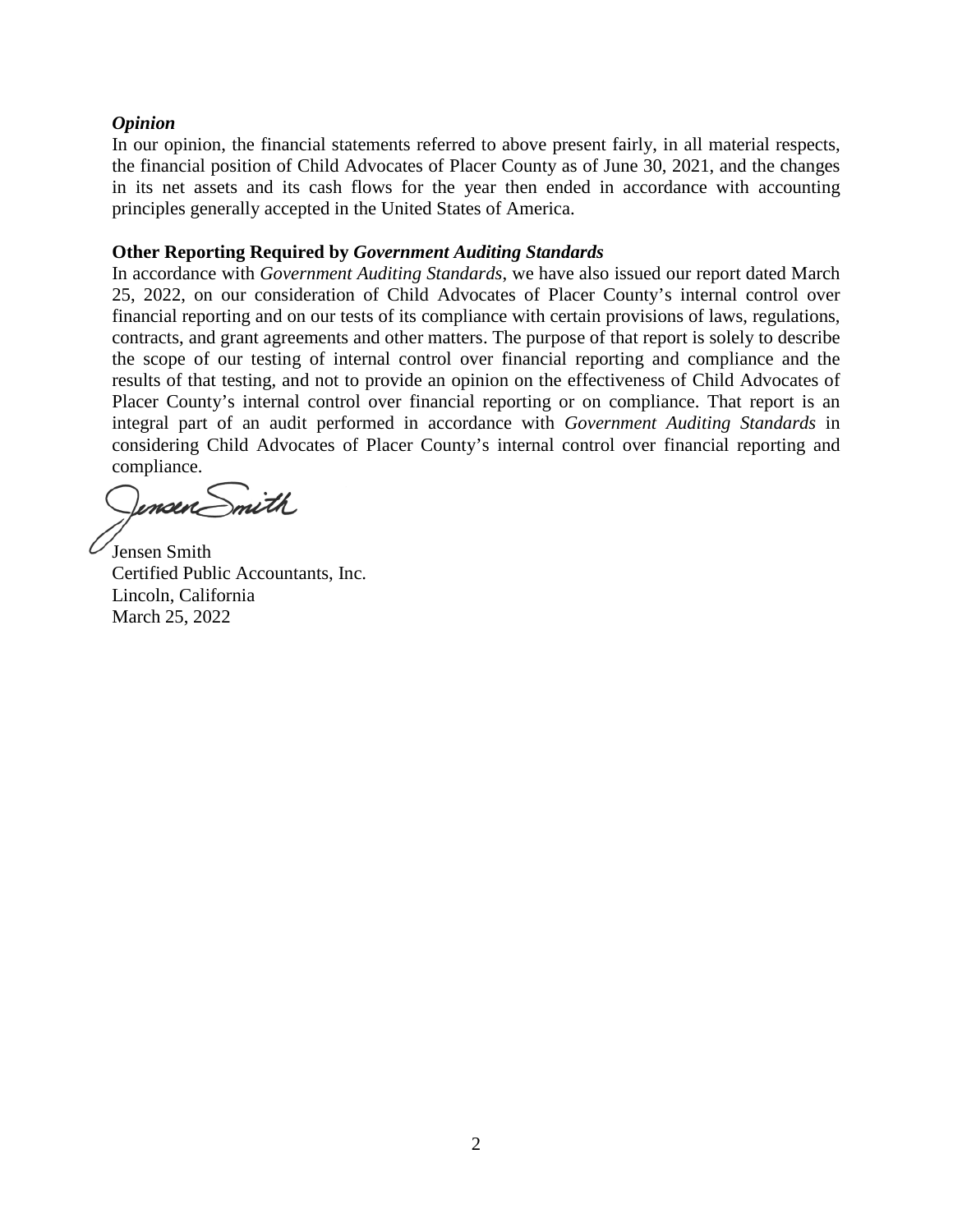# **CHILD ADVOCATES OF PLACER COUNTY STATEMENT OF FINANCIAL POSITION JUNE 30, 2021**

# **ASSETS**

| <b>Current Assets</b>                        |              |           |           |
|----------------------------------------------|--------------|-----------|-----------|
| Cash and Cash Equivalents                    | \$428,397    |           |           |
| Investments                                  | 250,248      |           |           |
| <b>Accounts Receivable</b>                   | 129,152      |           |           |
| Prepaid Expenses                             | 19,685       |           |           |
| <b>Total Current Assets</b>                  |              | \$827,482 |           |
| <b>Fixed Assets</b>                          |              |           |           |
| Office Furniture and Equipment               | 25,093       |           |           |
| Less: Accumulated Depreciation               | (23, 683)    |           |           |
| <b>Total Net Fixed Assets</b>                |              | 1,410     |           |
| <b>Non-Current Assets</b>                    |              |           |           |
| <b>Placer Community Foundation Endowment</b> | 44,773       |           |           |
| <b>Total Non-Current Assets</b>              |              | 44,773    |           |
| <b>TOTAL ASSETS</b>                          |              |           | \$873,665 |
| <b>LIABILITIES AND NET ASSETS</b>            |              |           |           |
| <b>Current Liabilities</b>                   |              |           |           |
| <b>Accounts Payable and Accrued Expenses</b> | \$<br>63,811 |           |           |
| Deferred Income                              | 5,000        |           |           |
| <b>Accrued Vacation</b>                      | 22,700       |           |           |
| <b>Total Current Liabilities</b>             |              | \$91,511  |           |
| <b>Total Liabilities</b>                     |              | 91,511    |           |
| <b>Net Assets</b>                            |              |           |           |
| <b>Without Donor Restrictions</b>            |              |           |           |
| <b>Board Designated - Endowment</b>          | 31,489       |           |           |
| <b>Other Without Donor Restrictions</b>      | 732,468      |           |           |
| <b>Total Without Donor Restrictions</b>      |              | 763,957   |           |
| <b>With Donor Restrictions</b>               |              |           |           |
| Endowment                                    | 13,284       |           |           |
| <b>Other Donor Restricted</b>                | 4,913        |           |           |
| <b>Total With Donor Restrictions</b>         |              | 18,197    |           |
| <b>Total Net Assets</b>                      |              | 782,154   |           |
| <b>TOTAL LIABILITIES AND NET ASSETS</b>      |              |           | \$873,665 |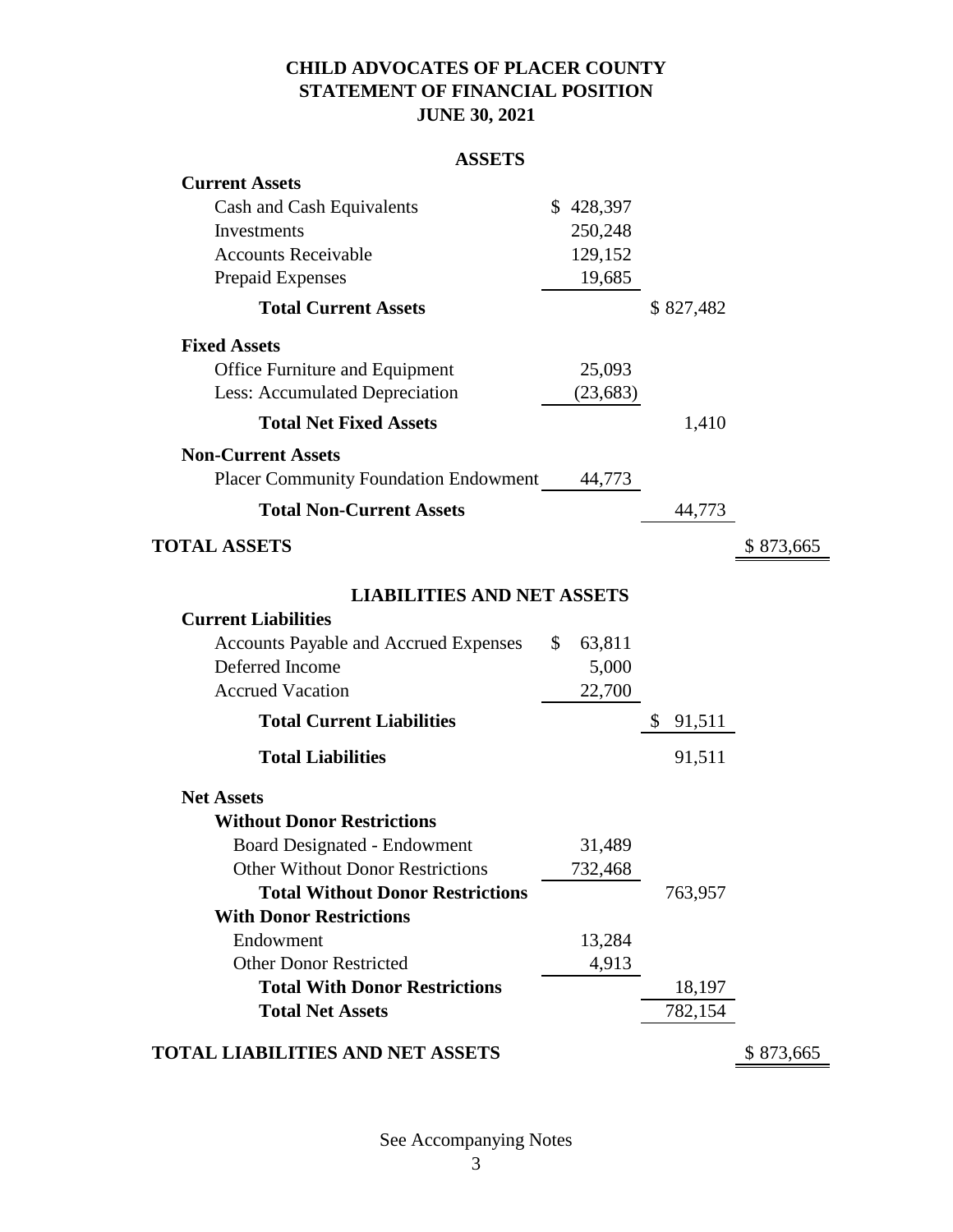# **CHILD ADVOCATES OF PLACER COUNTY STATEMENT OF ACTIVITIES YEAR ENDED JUNE 30, 2021**

|                                                         | <b>Without</b><br><b>Donor</b><br><b>Restrictions</b> | <b>With Donor</b><br><b>Restrictions</b> | <b>Total</b> |
|---------------------------------------------------------|-------------------------------------------------------|------------------------------------------|--------------|
| <b>REVENUES, SUPPORT AND OTHER</b><br><b>GAINS</b>      |                                                       |                                          |              |
| <b>Government Grants</b>                                | $\mathcal{S}$                                         | \$<br>585,015                            | \$585,015    |
| <b>Non-Governmental Grants</b>                          | 3,620                                                 | 10,694                                   | 14,314       |
| <b>Foundation Grants</b>                                | 60,000                                                | 192,696                                  | 252,696      |
| Donations                                               | 40,520                                                | 180,162                                  | 220,682      |
| Fundraising                                             | 54,261                                                | 17,950                                   | 72,211       |
| Loan Forgiveness                                        | 81,324                                                |                                          | 81,324       |
| Miscellaneous                                           | 9,155                                                 | 10                                       | 9,165        |
| <b>Net Assets Released from Restriction</b>             | 978,001                                               | (978,001)                                |              |
| <b>TOTAL REVENUES SUPPORT AND</b><br><b>OTHER GAINS</b> | 1,226,881                                             | 8,526                                    | 1,235,407    |
| <b>EXPENSES</b>                                         |                                                       |                                          |              |
| <b>Program Services</b><br><b>Support Services:</b>     | 898,634                                               |                                          | 898,634      |
| Administrative                                          | 60,963                                                |                                          | 60,963       |
| Fundraising                                             | 110,709                                               |                                          | 110,709      |
| <b>TOTAL EXPENSES</b>                                   | 1,070,306                                             |                                          | 1,070,306    |
| Change in Net Assets                                    | 156,575                                               | 8,526                                    | 165,101      |
| Net Assets at July 1, 2020                              | 607,382                                               | 9,671                                    | 617,053      |
| NET ASSETS AT JUNE 30, 2021                             | \$<br>763,957                                         | \$<br>18,197                             | \$782,154    |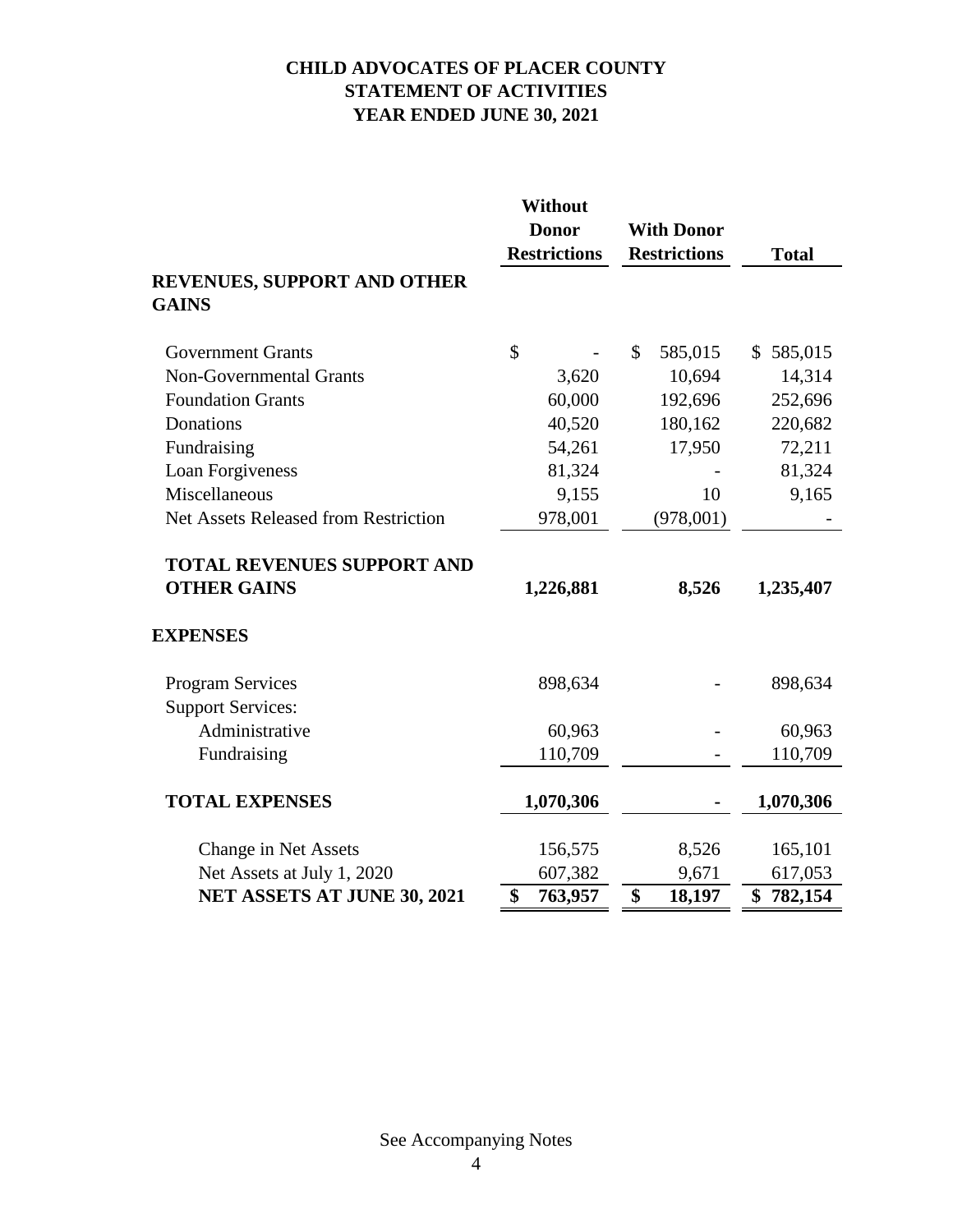# **CHILD ADVOCATES OF PLACER COUNTY STATEMENT OF FUNCTIONAL EXPENSES YEAR ENDED JUNE 30, 2021**

|                                | Program       | Administrative<br>Fundraising |               |                 |  |  |
|--------------------------------|---------------|-------------------------------|---------------|-----------------|--|--|
|                                | Services      | <b>Expenses</b>               | Expenses      | <b>Expenses</b> |  |  |
| <b>EXPENSES</b>                |               |                               |               |                 |  |  |
| <b>Personnel Costs</b>         | \$<br>718,401 | \$<br>37,691                  | \$<br>44,515  | \$<br>800,607   |  |  |
| <b>Community Outreach</b>      | 20,568        |                               |               | 20,568          |  |  |
| <b>Computer Expenses</b>       | 5,333         | 941                           |               | 6,274           |  |  |
| <b>Computer Software</b>       | 12,685        |                               |               | 12,685          |  |  |
| Depreciation                   | 1,137         | 201                           |               | 1,338           |  |  |
| <b>Event Expenses</b>          |               |                               | 66,194        | 66,194          |  |  |
| <b>Foster Youth Activities</b> | 10,439        |                               |               | 10,439          |  |  |
| Insurance                      | 6,091         | 1,075                         |               | 7,166           |  |  |
| Miscellaneous                  |               | 3,940                         |               | 3,940           |  |  |
| <b>Office Supplies</b>         | 6,480         | 1,143                         |               | 7,623           |  |  |
| Office Equipment               | 8,992         |                               |               | 8,992           |  |  |
| Postage & Delivery             | 836           | 147                           |               | 983             |  |  |
| <b>Professional Fees</b>       | 15,582        | 2,750                         |               | 18,332          |  |  |
| <b>Rent Expense</b>            | 61,609        | 10,872                        |               | 72,481          |  |  |
| Training & Staff Development   | 8,557         |                               |               | 8,557           |  |  |
| Travel & Meals                 | 9,447         |                               |               | 9,447           |  |  |
| <b>Utilities</b>               | 12,478        | 2,202                         |               | 14,680          |  |  |
| <b>TOTAL EXPENSES</b>          | 898,634<br>\$ | \$<br>60,963                  | 110,709<br>\$ | 1,070,306<br>\$ |  |  |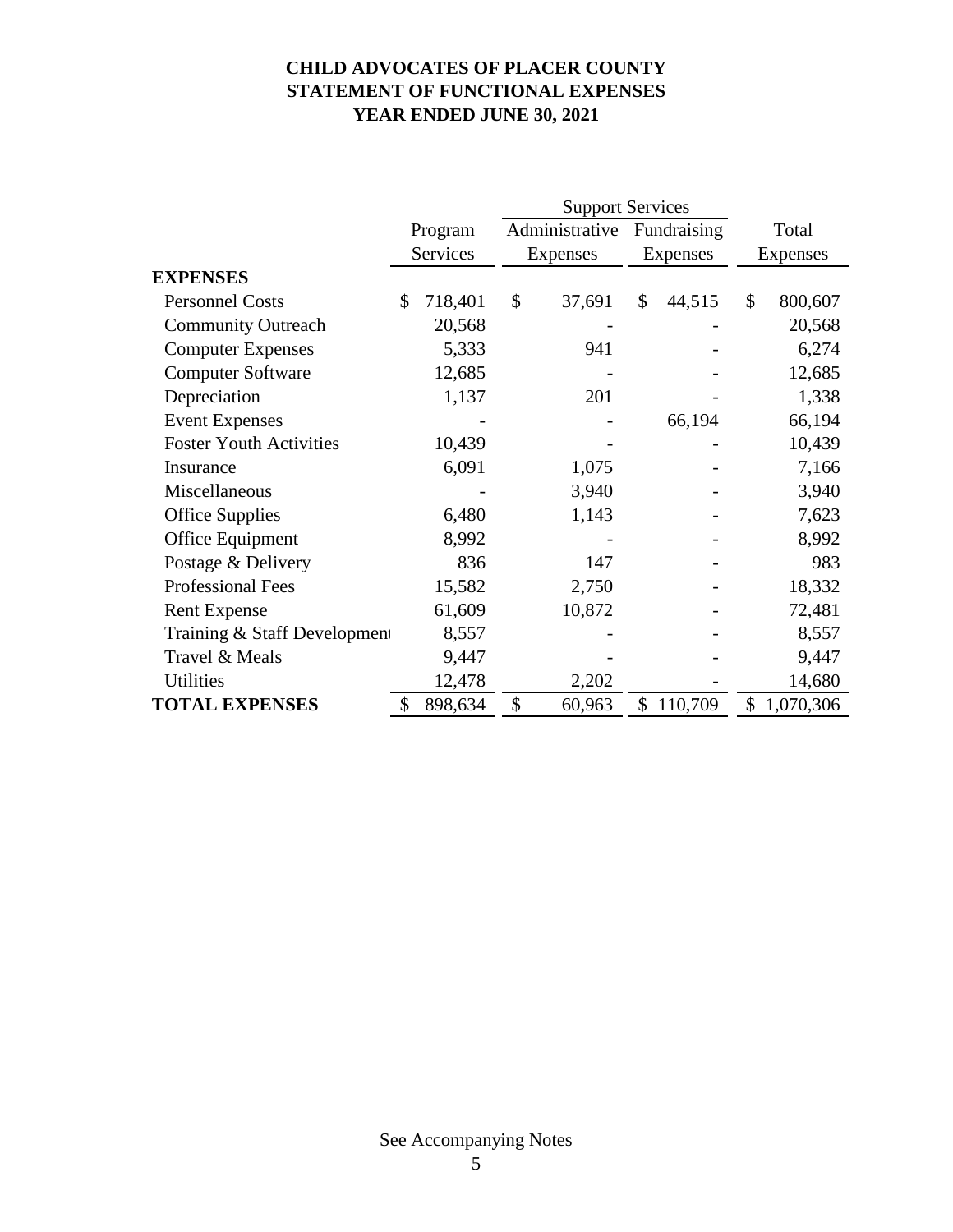# **CHILD ADVOCATES OF PLACER COUNTY STATEMENT OF CASH FLOWS YEAR ENDED JUNE 30, 2021**

| <b>Cash Flows From Operating Activities</b>                                              |               |
|------------------------------------------------------------------------------------------|---------------|
| Change in Net Assets                                                                     | \$<br>165,101 |
| Adjustments to Reconcile Change in Net Assets to Net Cash                                |               |
| Provided by Operating Activities:                                                        |               |
| Depreciation                                                                             | 1,338         |
| Reinvested Income in Endowment Account                                                   | (7,127)       |
| Loan forgiven                                                                            | (81, 324)     |
| (Increase) Decrease in Operating Assets                                                  |               |
| <b>Accounts Receivable</b>                                                               | (39, 846)     |
| <b>Prepaid Expenses</b>                                                                  | (3,059)       |
| Increase (Decrease) in Operating Liabilities                                             |               |
| <b>Accounts Payable and Accrued Expenses</b>                                             | 43,427        |
| Deferred Income                                                                          | (3,000)       |
| <b>Accrued Vacation</b>                                                                  | 121           |
| <b>Net Cash Provided by Operating Activities</b>                                         | 75,631        |
| <b>Cash Flows From Investing Activities</b>                                              |               |
| <b>Cash Invested</b>                                                                     | (47, 189)     |
| <b>Net Cash Used for Investing Activities</b>                                            | (47, 189)     |
| <b>Net Change in Cash and Cash Equivalents</b>                                           | 28,442        |
| Cash and Cash Equivalents at July 1, 2020                                                | 399,955       |
| Cash and Cash Equivalents at June 30, 2021                                               | 428,397       |
| Supplemental Information for thr yeard ended June 30, 2021<br>Federal Taxes paid was \$0 |               |

Interest paid was \$0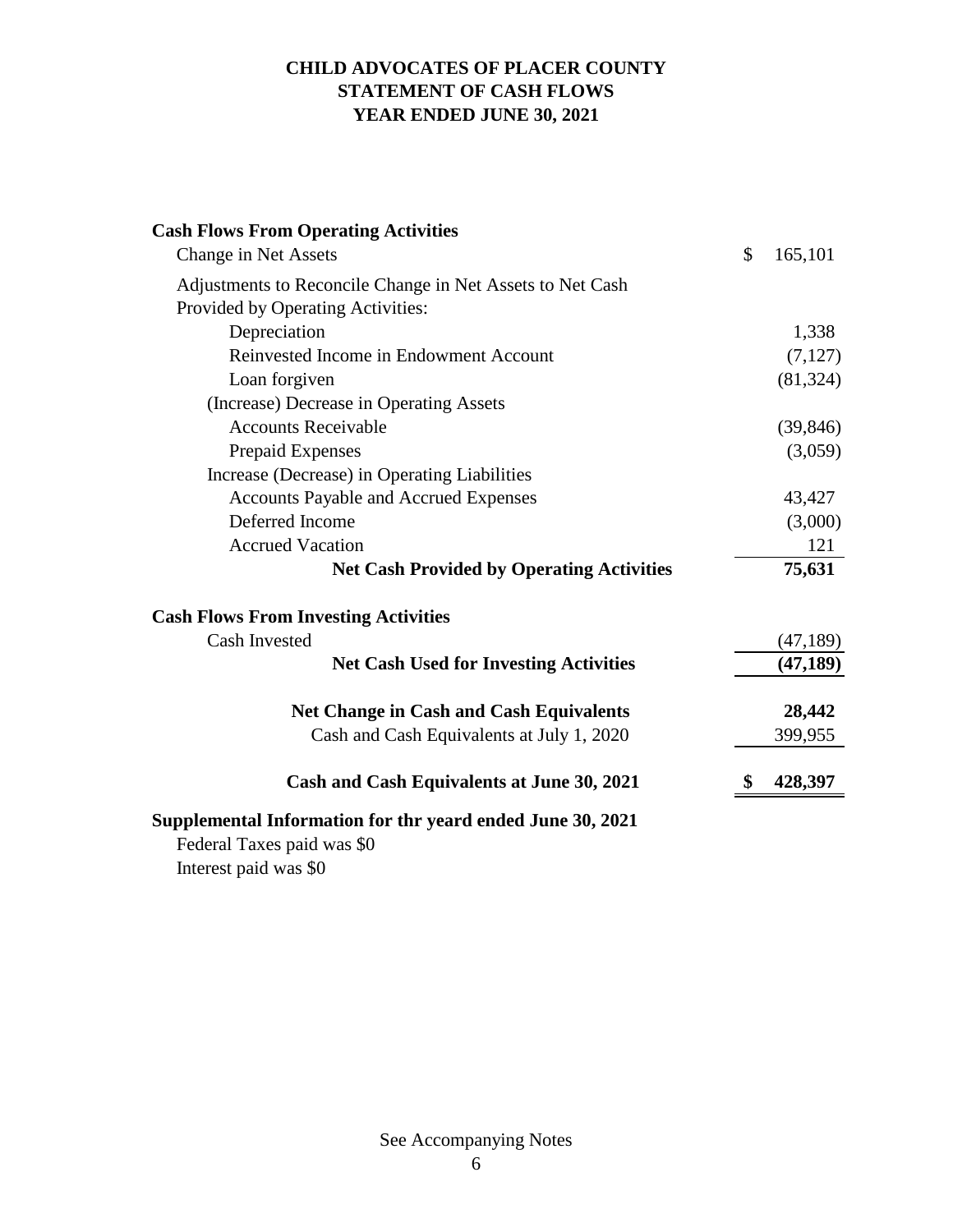### **NOTE 1: NATURE OF THE ORGANIZATION**

Child Advocates of Placer County was incorporated in December of 2003 for the purpose of providing advocates in court, and to find safe, permanent living alternatives for the children of Placer County who have been removed from their homes due to abuse, neglect, or violence. The Organization's mission is to provide foster children with Court Appointed Special Advocates (CASAs) and at risk youth with dedicated mentors, creating a bridge between the most vulnerable in our community and caring volunteers who want to help. The ultimate goal of the Organization is to help the children in the program to find safe and permanent homes, whether by returning to their families, or through adoption, or guardianship.

The majority of funding comes from individual donations, government and foundation grants and contracts with the Judicial Council and Superior Courts. The major program of Child Advocates of Placer County is the Court Appointed Special Advocates (CASA) program. Extensive training and program support is provided to all volunteer advocates so that they may serve as the critical link between the child, superior court and foster parents. These trained volunteers advocate for the child's best interest in the courtroom for: educational plans for success; appropriate medical and dental care; a safe, permanent home; understand and communicate with the child on what is happening in court and moving forward; and provide a consistent adult in the child's life.

Child Advocates of Placer County is a not-for-profit corporation exempt from federal and California state income taxes under Section  $501(c)(3)$  of the Internal Revenue Code and Section 23701d of the California Revenue and Taxation Code. It is classified as an organization that is not a private foundation under Section  $509(a)(2)$  of the Internal Revenue Code and qualifies for the 50% charitable contribution deduction for individual donors. The Organization did not have unrelated business income during fiscal year ended June 30, 2021.

## **NOTE 2: SUMMARY OF SIGNIFICANT ACCOUNTING POLICIES**

#### Accounting Method

The financial statements of the Organization are prepared on the accrual basis of accounting. Revenue is recognized when earned and expenditures are recognized when incurred, rather than when cash is received or disbursed.

#### Revenue Recognition

The Organization has adopted Accounting Standards Update (ASU) No. 2014-09 - Revenue from Contracts with Customers (Topic 606), as amended, as management believes the standard improves the usefulness and understandability of the Organization's financial reporting. Analysis of various provisions of this standard resulted in no significant changes in the way the Organization recognizes revenue, and therefore no changes to the previously issued audited financial statements were required on a retrospective basis. The presentation and disclosures of revenue have been enhanced in accordance with the standard.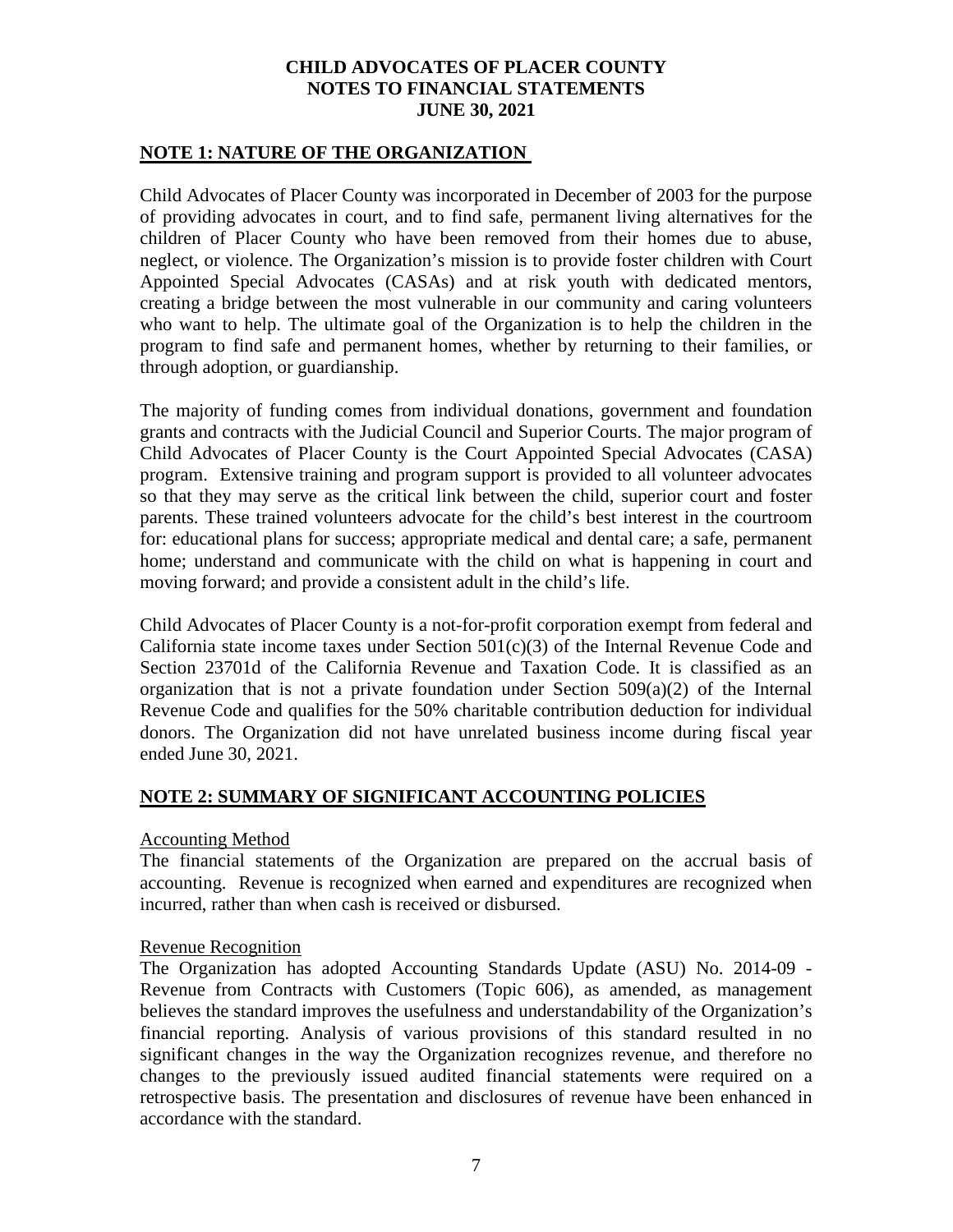### **NOTE 2: SUMMARY OF SIGNIFICANT ACCOUNTING POLICIES - continued**

The Organization recognizes contributions when cash, securities or other assets; an unconditional promise to give; or a notification of a beneficial interest is received. Conditional promises to give - that is, those with a measurable performance or other barrier and a right of return - are not recognized until the conditions on which they depend have been met. The Organization records special events revenue equal to the fair value of direct benefits to donors, and contribution income for the excess received when the event takes place. At June 30, 2021, \$5,000 had been received for a future event and is reported as a liability on the statement of financial position.

A portion of the Organization's revenue is derived from cost-reimbursable federal and state contracts and grants, which are conditioned upon certain performance requirements and/ or the incurrence of allowable qualifying expenses. Amounts received are recognized as revenue when the Organization has incurred expenditures in compliance with specific contract or grant provisions. Amounts received prior to incurring qualifying expenditures are reported as refundable advances in the statement of financial position. The Organization did not receive any advanced funds in the fiscal year ended June 30, 2021.

### Classes of Net Assets

The Organization follows the recommendations of the Financial Accounting Standards Board (FASB). FASB establishes standards for financial reporting by not-for-profit organizations and requires that resources be classified for accounting and reporting purposes into two net asset categories according to externally-imposed restrictions. A description of the two net asset categories is as follows:

- a) *Net Assets Without Donor Restrictions* have no donor-imposed restrictions.
- b) *Net Assets With Donor Restrictions* have donor-imposed restrictions that are satisfied either by the passage of time or expenditures that meet the donorspecified purpose; or those contributed with donor stipulation that they be held in perpetuity with the use of income for unrestricted or restricted purposes. This also includes amounts contributed by the organization as an endowment and held in contract by an outside organization as permanently restricted.

Expenses are reported as decreases in net assets without donor restrictions. Gains and losses on investments and other assets or liabilities are reported as increases or decreases in net assets without donor restrictions unless their use is restricted by explicit donor stipulation or by law. Expirations of net assets with donor restrictions (i.e., the donorstipulated purpose has been fulfilled or the stipulated time period has elapsed), are reported as revenues of the net assets with donor restrictions class and then moved to without donor restrictions as funds released from restrictions.

## Cash

For purposes of the statement of cash flows, cash and cash equivalents are considered to be highly liquid depository accounts purchased with a maturity of three months or less.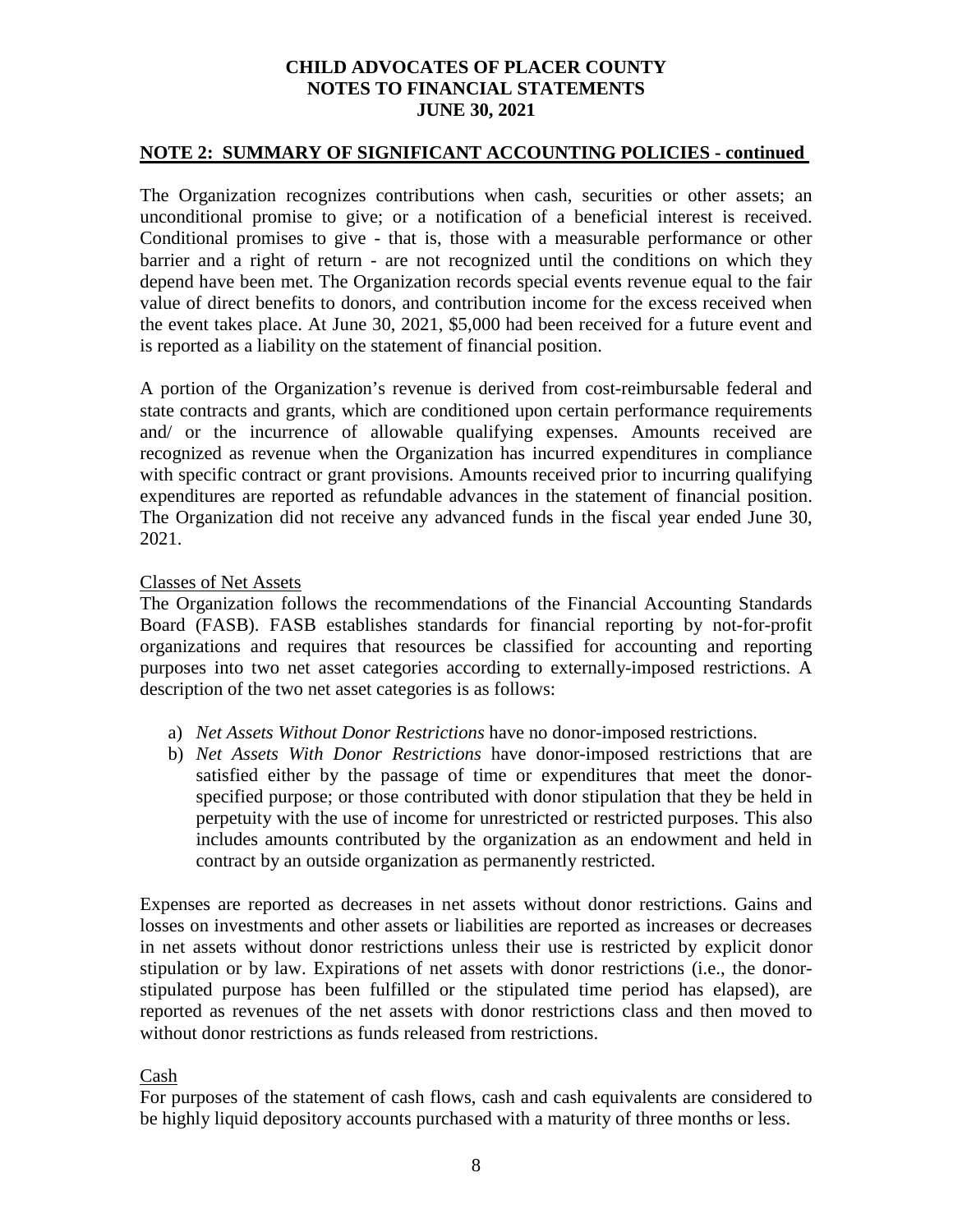#### **NOTE 2: SUMMARY OF SIGNIFICANT ACCOUNTING POLICIES - continued**

### Office Furniture and Equipment

The Organization capitalizes all assets purchased or donated with a value over \$2,500. Purchased fixed assets are capitalized at historical cost. Donated fixed assets are capitalized and recorded as contributions at their estimated fair market value. Such donations are recorded as unrestricted unless the donor has restricted the donated asset to a specific purpose. Maintenance and repairs are expensed when incurred, while betterments are capitalized and depreciated. Depreciation is recognized using the straightline method over the useful lives of the assets, which ranges from 5-10 years.

### Deferred Income

Deferred income of \$5,000 represents an advance from a private foundation for a future event. See revenue recognition description above.

#### Use of Estimates

The preparation of financial statements in conformity with accounting principles generally accepted in the United States of America requires management to make estimates and assumptions that affect the reported amounts of assets and liabilities and disclosure of contingent assets and liabilities at the date of the financial statements and the reported amounts of revenues and expenses during the reporting period. Actual results could differ from those amounts.

## **NOTE 3: FINANCIAL INSTRUMENTS AND CREDIT RISK**

The Organization maintains its cash in bank deposit accounts which, at times, may exceed federally insured limits. The Organization has not experienced any losses in such accounts, nor does the Organization believe it is exposed to any significant credit risk on cash deposits.

## **NOTE 4: FAIR VALUE MEASUREMENTS OF INVESTMENTS**

The following methods and assumptions were used by the Organization in estimating the fair value of its financial instruments:

Investments – The fair market value of a certificate of deposit is based on cash value and marketable equity security is based on quoted market prices at any given point in time.

Fair values of assets measured at June 30, 2021 consisted of the following:

|                                                                |           | Fair Value Measurements Using: |  |                                |  |     |                                                         |  |
|----------------------------------------------------------------|-----------|--------------------------------|--|--------------------------------|--|-----|---------------------------------------------------------|--|
|                                                                |           |                                |  |                                |  |     | Quoted Prices in Active Markets Other Observable Inputs |  |
| Description                                                    | Total     |                                |  | for Identical Assets (Level 1) |  |     | (Level 2)                                               |  |
| <b>Equity Securities</b>                                       | 1.677     |                                |  | 1.677                          |  |     |                                                         |  |
| <b>Certificates of Deposit</b>                                 | \$250,248 |                                |  |                                |  | -SS | 250.248                                                 |  |
| At June 30, 2021, there were no Level 3 financial instruments. |           |                                |  |                                |  |     |                                                         |  |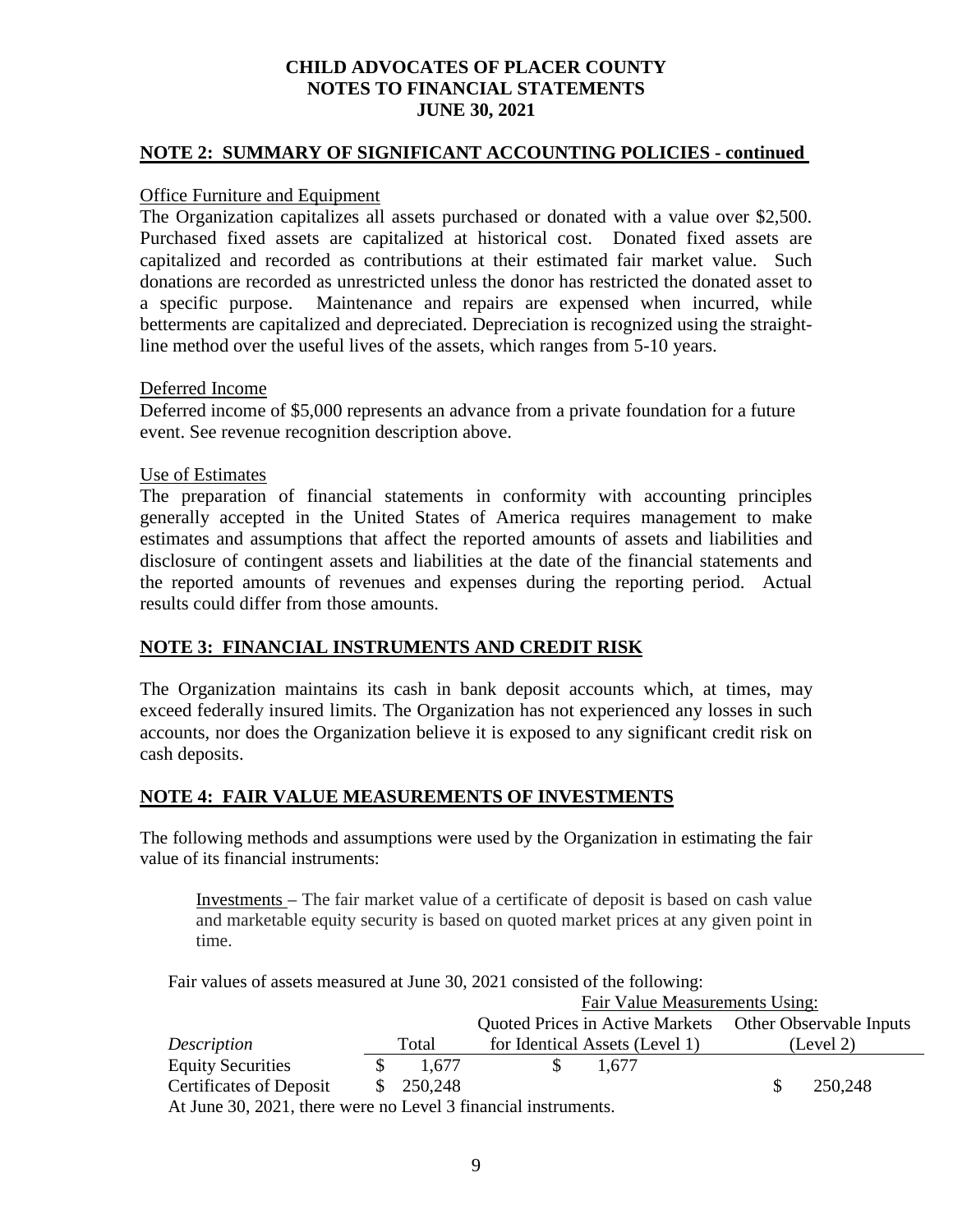## **NOTE 5: FIXED ASSETS**

Fixed assets and changes in fixed assets are summarized as follows:

|                                      | June 30, 2020 | <b>Additions</b> | Disposals                | June 30, 2021 |
|--------------------------------------|---------------|------------------|--------------------------|---------------|
| Office Furniture and Equipment       | 25.093        |                  | $\overline{\phantom{a}}$ | 25,093        |
| <b>Less Accumulated Depreciation</b> | (22.345)      | (1.338)          | $\overline{\phantom{a}}$ | (23,683)      |
| <b>Total Fixed Assets</b>            | 2.748         | .338             | $\overline{\phantom{a}}$ |               |

Depreciation expense for the fiscal year ended June 30, 2021 was \$1,338.

### **NOTE 6: CONTRIBUTIONS AND IN-KIND SERVICES**

The Organization reports gifts of cash and other assets as restricted support if they are pledged or received with donor stipulations that limit the use of the donation. When a donor restriction expires, that is when a stipulated time ends or purpose restriction is accomplished, with donor restrictions net assets are reclassified as without donor restrictions and reported in the statement of activities as net assets released from restrictions.

During the year ended June 30, 2021, volunteer hours were provided for program, administration and fund-raising services but were not recognized as contributions in the financial statements as they did not meet the criteria of FASB statement on *Revenue Recognition for Not-for-Profit Entities*.

Volunteers for the organization donate significant hours towards various Child Advocates programs, and assist with administration and fundraising. These hours totaled 12,213 and would be the equivalent of \$384,823 at the Independent Sector's California rate for the year 2019 of \$31.51 per hour.

#### **NOTE 7: NET ASSETS WITH DONOR RESTRICTIONS AND DESIGNATIONS**

Net assets with donor restrictions and board designations consisted of two income activities:

- 1. Restricted contributions for the purpose of funding extra-curricular activities for foster and former foster youth. At June 30, 2021, the Organization had \$4,913 remaining that had not been expended for this purpose.
- 2. An endowment investment held by the Placer Community Foundation (PCF). The endowment is carried at fair market value on the Statement of Financial Position. At June 30, 2021 the fair market value was \$44,773, of which, \$6,489 was available for distribution.
	- The original principal of \$25,000 was contributed by the Organization and is held in perpetuity by the PCF. This portion plus the available for distribution amount on the account are not considered "with donor restrictions" but rather are reported as funds designated by the board.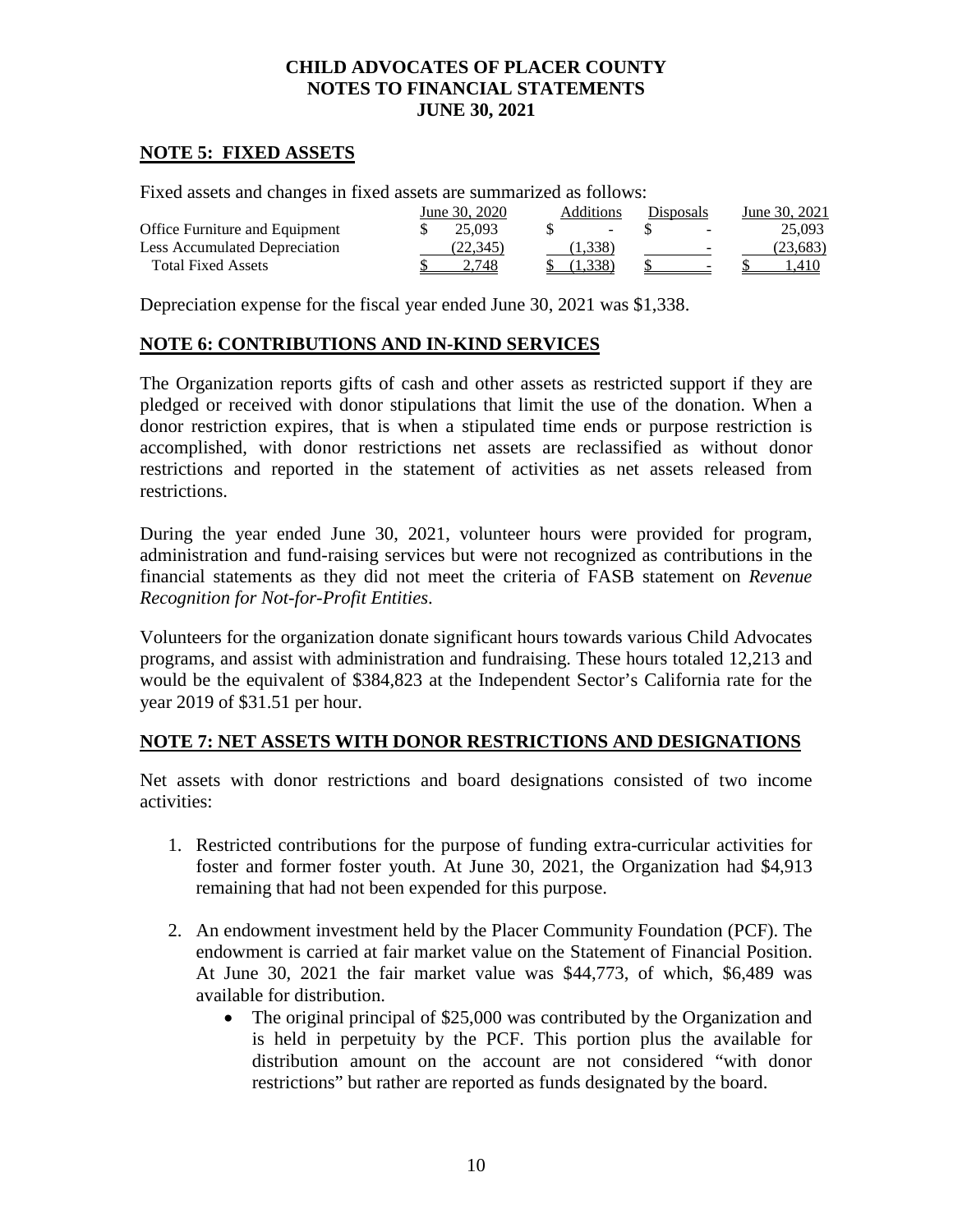# **NOTE 7: NET ASSETS WITH DONOR RESTRICTIONS AND DESIGNATIONS continued**

 Donors can make contributions directly to this fund through the PCF. These donations are restricted in perpetuity and totaled \$13,284 of the total endowment balance at June 30, 2021.

At June 30, 2021 the fair market value and investment activity of the endowment investment were as follows:

| Balance at June 30, 2020     | \$37,646 |
|------------------------------|----------|
| Investment earnings/(losses) | 7,750    |
| Administrative fees          | (623)    |
| Balance at June 30, 2021     | \$44,773 |

# **NOTE 8: FUNCTIONAL EXPENSES**

The costs of program and supporting services activities have been summarized on a functional basis in the statements of activities. The statements of functional expenses present the natural classification detail of expenses by function. Accordingly, certain costs have been allocated among the programs and supporting services benefited. Directly identifiable expenses are charged to programs and supporting services. Expenses related to more than one function are charged to programs and supporting services on the following basis:

- Personnel expenses are allocated on the basis of time and effort.
- Building and occupancy costs are allocated on the basis of square footage
- Depreciation is allocated based on usage of assets.

# **NOTE 9: LEASES**

The Organization signed a lease for office space dated February 19, 2021 which commenced on April 1, 2021. The term of the lease is sixty (60) months and ends March 31, 2026. In June 2021, The Organization signed an amendment to the original lease, adding more office space but not altering the terms of the lease.

The monthly lease payment includes utilities. Future minimum payments are as follows:

| For the year ended June 30 | Amount    |
|----------------------------|-----------|
| 2022                       | 80,632    |
| 2023                       | \$124,509 |
| 2024                       | \$128,066 |
| 2025                       | \$131,624 |
| 2026                       | \$135,181 |
| <b>TOTAL</b>               |           |

Rental expense, less related utilities, for the year ended June 30, 2021 was \$61,015.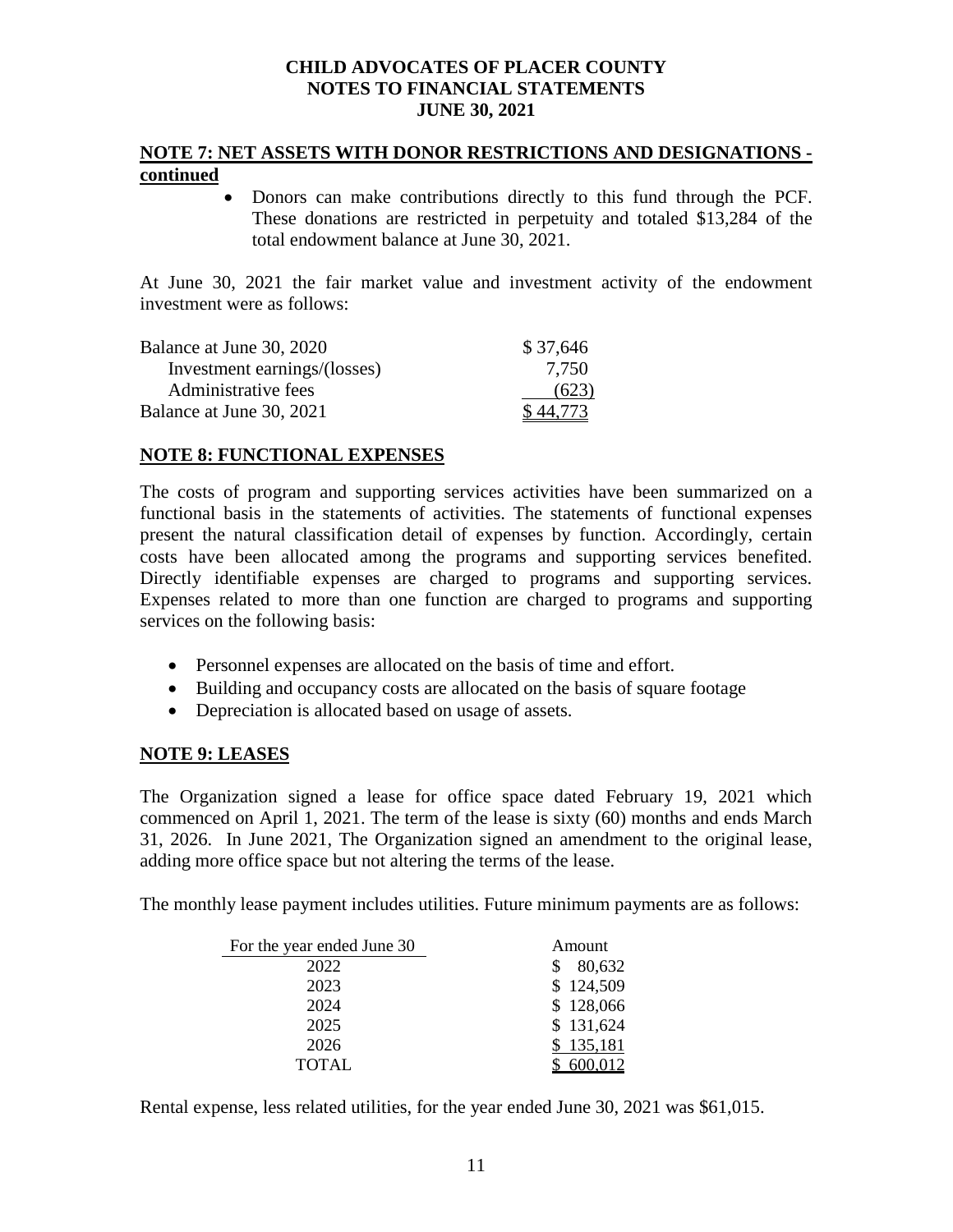### **NOTE 10 – LIQUIDITY**

The Organization relies primarily on grants and contracts as well as public support to provide cash flow for operations. Working capital varies during the year based on the timing of irregular receipt of grants and contracts, fundraising events, and other factors with a concentration of cash received.

| The Organization's financial assets available for  |    |           |
|----------------------------------------------------|----|-----------|
| general expenditures within one year from June 30, |    |           |
| 2021:                                              |    |           |
| Cash and cash equivalents                          | S. | 428,397   |
| <b>Grants Receivable</b>                           |    | 129,152   |
| Total                                              |    | \$557,549 |

# **NOTE 11: RELATED PARTY TRANSACTIONS**

The Organization engaged a Certified Public Accounting firm to do bookkeeping. The Board Treasurer was also employed by the same Certified Public Accounting firm. The fees for the accounting firm for the year ended June 30, 2021 were \$10,332.

### **NOTE 12: TAX POSITIONS**

The Organization has adopted the recognition requirements for uncertain income tax positions as required by generally accepted accounting principles, with no cumulative effect adjustment required. Income tax benefits are recognized for income tax positions taken or expected to be taken in a tax return, only when it is determined that the income tax position will more-likely-than-not be sustained upon examination by taxing authorities. The Organization has analyzed the tax positions taken in its filings with the Internal Revenue Service and state jurisdictions where it operates.

The Organization believes that its income tax filing positions will be sustained upon examination and does not anticipate any adjustments that would result in a material adverse effect on the Organization's financial condition, results of operations or cash flows. Accordingly, the Organization has not recorded any reserves, or related accruals for interest and penalties for uncertain income tax positions at June 30, 2021.

The Organization is subject to routine audits by taxing jurisdictions; however, there are currently no audits for any tax periods in progress. The Organization believes it is no longer subject to income tax examinations for years prior to June 30, 2017.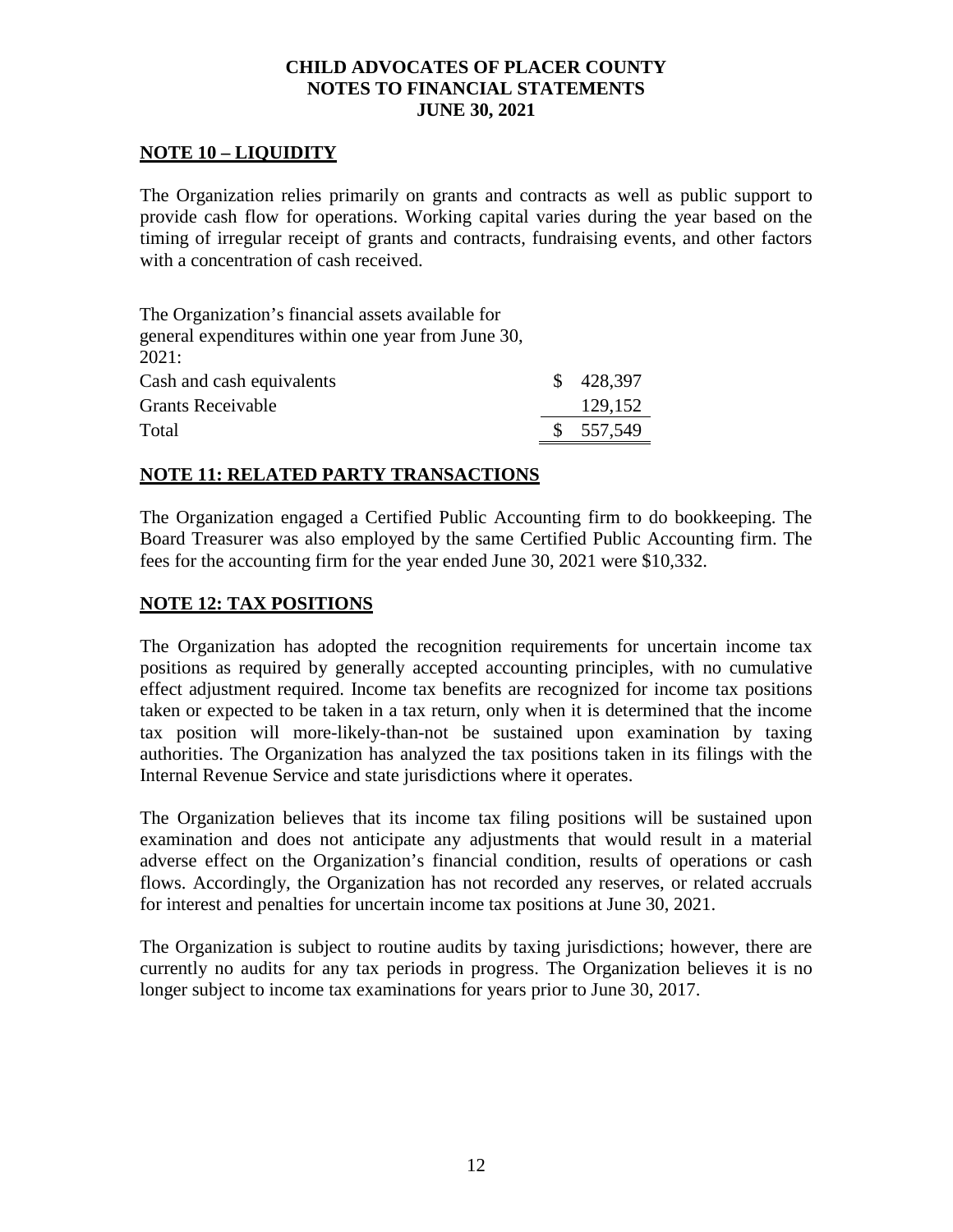### **NOTE 13: FORGIVEN SMALL BUSINESS LOAN**

On April 29, 2020, the Organization entered into a loan for \$81,324, under the Paycheck Protection Program of the Coronavirus Aid, Relief, and Economic Security Act (CARES ACT). The loan was forgiven in October 2020 as the funds were used for qualified expenses – Payroll costs, mortgage interest, utilities, rents, etc.

The loan amount plus interest was forgiven in October 2020 and is reported as other income in the fiscal year ended June 30, 2021.

# **NOTE 14: UNCERTAINTIES**

The COVID-19 pandemic, whose effects first became known in January 2020, is having a broad and negative impact on commerce and financial markets around the world. The extent of the impact of COVID-19 on the organization's future operational and financial performance will depend on certain developments, including the duration and spread of the outbreak and its impacts on the Organization's customers, employees, volunteers and vendors, all of which at present, cannot be determined. Accordingly, the extent to which COVID-19 may impact the Organization's financial position and changes in net assets and cash flows is uncertain and the accompanying financial statements include no adjustments relating to the effects of this pandemic.

# **NOTE 15: SUBSEQUENT EVENTS**

Events subsequent to June 30, 2021 have been evaluated through March 25, 2022, the date at which the Organization's audited financial statements were available to be issued. No events requiring disclosure have occurred through this date.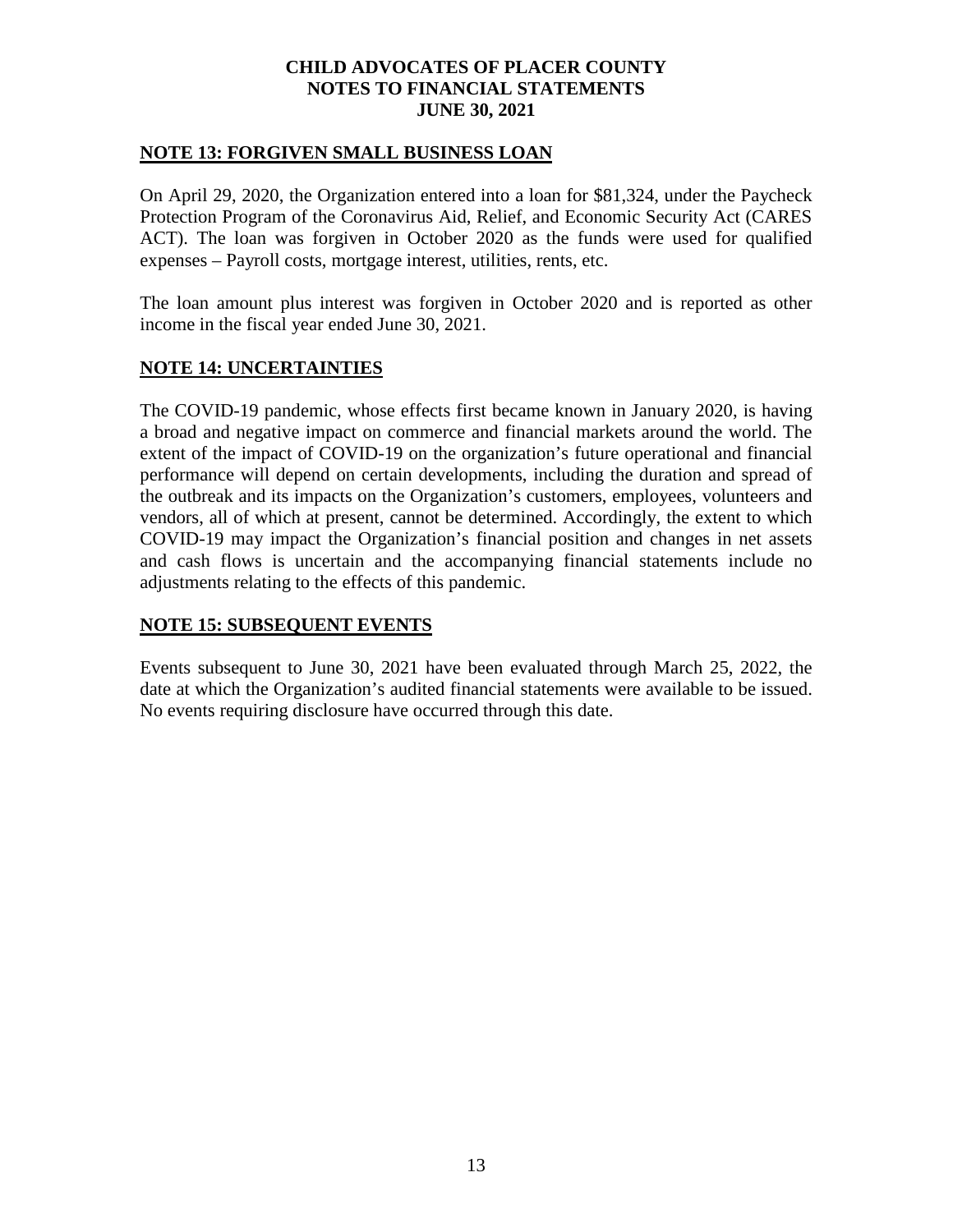

P.O. Box 160 Lincoln, CA 95648 Office (916) 434-1662 Fax (916) 434-1090

# **REPORT ON INTERNAL CONTROL OVER FINANCIAL REPORTING AND ON COMPLIANCE AND OTHER MATTERS BASED ON AN AUDIT OF FINANCIAL STATEMENTS PERFORMED IN ACCORDANCE WITH**  *GOVERNMENT AUDITING STANDARDS*

Independent Auditor's Report

To the Board of Directors Child Advocates of Placer County Auburn, California

We have audited, in accordance with the auditing standards generally accepted in the United States of America and the standards applicable to financial audits contained in *Government Auditing Standards* issued by the Comptroller General of the United States, the financial statements of Child Advocates of Placer County (a nonprofit organization), which comprise the statement of financial position as of June 30, 2021, and the related statements of activities, functional expenses and cash flows for the year then ended, and the related notes to the financial statements, and have issued our report thereon dated March 25, 2022.

## **Internal Control over Financial Reporting**

In planning and performing our audit of the financial statements, we considered Child Advocates of Placer County's internal control over financial reporting (internal control) as a basis for designing the audit procedures that are appropriate in the circumstances for the purpose of expressing our opinion on the financial statements, but not for the purpose of expressing an opinion on the effectiveness of Child Advocates of Placer County's internal control. Accordingly, we do not express an opinion on the effectiveness of Child Advocates of Placer County's internal control.

A *deficiency in internal control* exists when the design or operation of a control does not allow management or employees, in the normal course of performing their assigned functions, to prevent, or detect and correct, misstatements on a timely basis. A *material weakness* is a deficiency, or a combination of deficiencies, in internal control, such that there is a reasonable possibility that a material misstatement of the entity's financial statements will not be prevented, or detected and corrected, on a timely basis. A *significant deficiency* is a deficiency, or a combination of deficiencies, in internal control that is less severe than a material weakness, yet important enough to merit attention by those charged with governance.